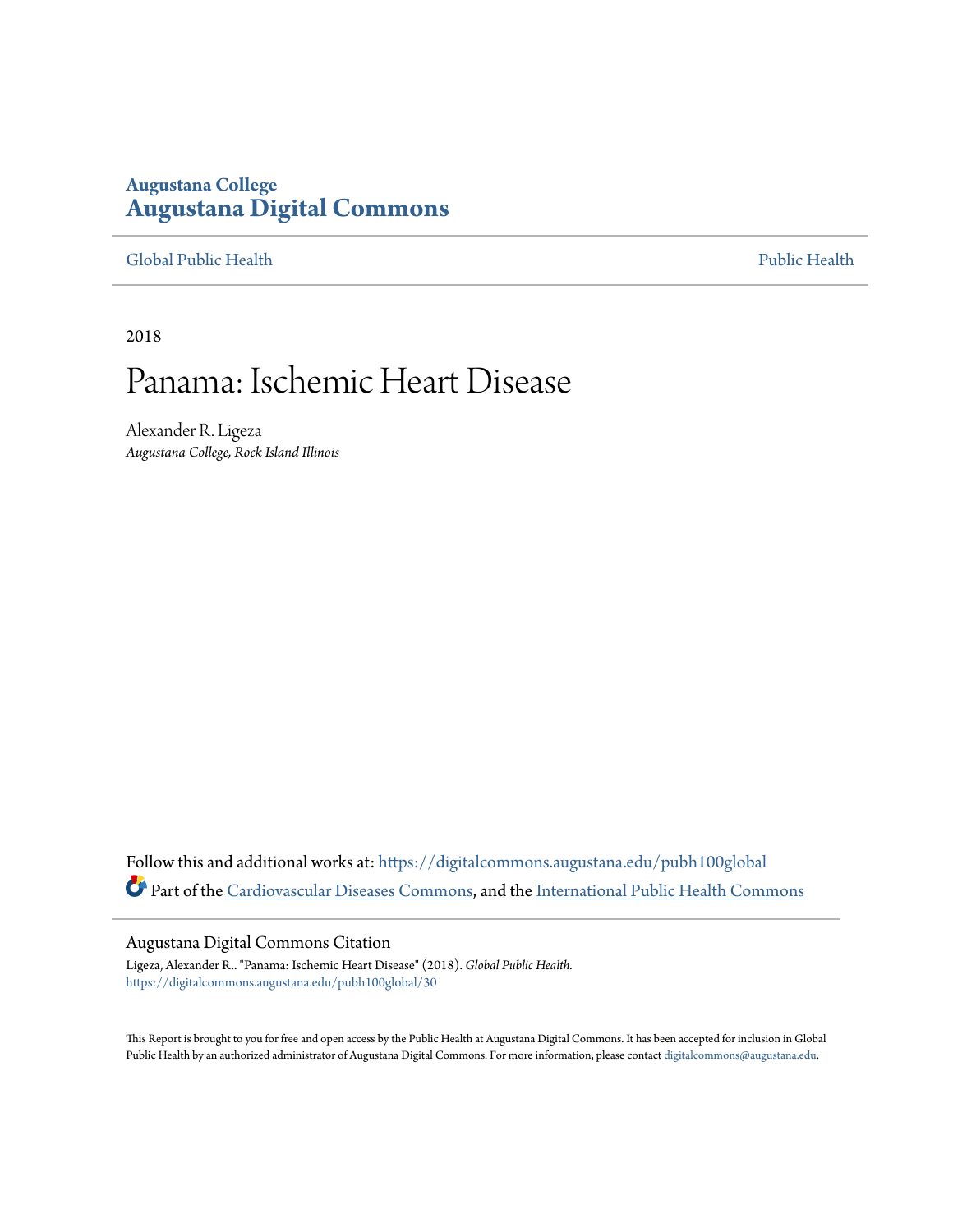# PANAMA: ISCHEMIC HEART DISEASE

#### COUNTRY PROFILE

- Location: Central America, nestled between Colombia and Costa Rica; borders the Pacific Ocean and Caribbean Sea.
- Population: 3,753,142 as of July 2017; ranked 130<sup>th</sup> in the world in population.
- Ethnic Breakdown: 65% mestizo, 12.3% Native American, 9.2% black, 6.8% mulatto, and 6.7% white.
- Religious Breakdown: 85% Roman Catholic and 15% Protestant.
- Languages: Panamanian English, Creole, English, etc.
- Government Type: Presidential Republic; President and Vice President elected by simple majority popular vote on joint ballot. Has Executive, Legislative, and Judicial branches.
- Conflicts: There are organized illegal narcotics operations taking place, in addition to the presence of 15,000 refugees from Colombia.
- Public Health Issues: Panamanian society is plagued by issues such as diabetes mellitus, lower respiratory infections, and various types of cancers, but ischemic heart disease remains the number one cause of health-related deaths.

The World Factbook: PANAMA. (2018, January 17). Retrieved January 26, 2018, from https://www.cia.gov/library/publications/the-world-factbook/geos/pm.html.

## OVERVIEW OF ISCHEMIC HEART DISEASE

- Ischemic Heart Disease is defined as damage or disease in the heart's major blood vessels that is often characterized by reduced or restricted blood (oxygen) flow to the heart.
- In Panama, the mortality rate of ischemic heart disease is 69.7 per 100,000 people.
- Additionally, the annual years of healthy life lost per 100,000 people is 1,130, an increase of 0.1% since 1990 (Ischemic).
- More shockingly, the percentage of years of healthy life lost that can be attributed to risk factors is 94.2% (Ischemic).
- In 2013, the peak mortality rate for men was 2,197 deaths per 100,000 individuals, a rate that was slightly higher than that of women (2,130 per 100,000 people), suggesting that the condition is slightly deadlier in men (Ischemic).



#### Images from:

Ischemic Heart Disease in Panama. (n.d.). Retrieved December 22, 2017, from http://global-diseaseburden.healthgrove.com/l/42076/Ischemic-Heart-Disease-in-Panama.